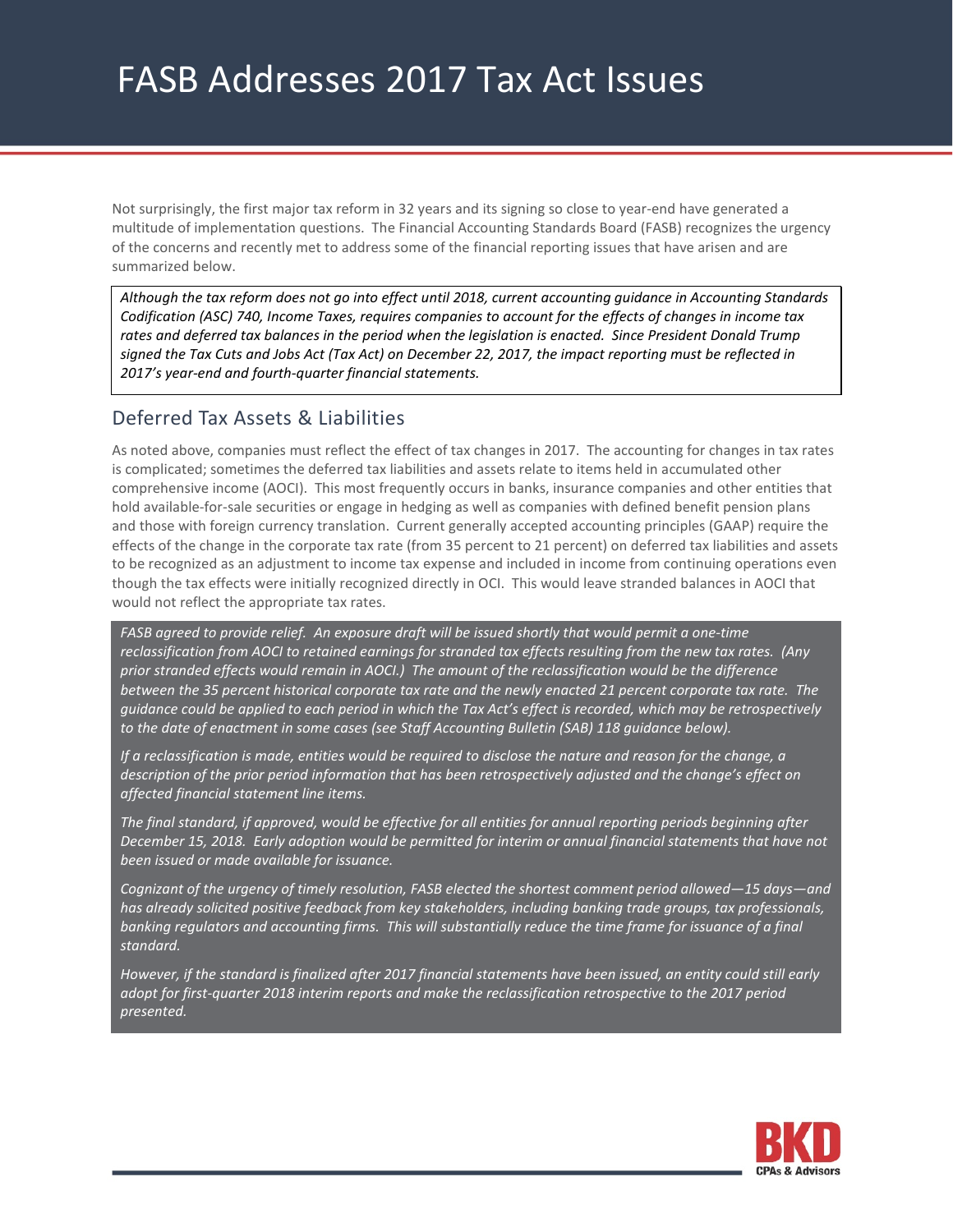*While this proposal will not change the effect on net income, the adjustment between AOCI and retained*  earnings will allow ending regulatory capital to be appropriately stated and also avoid onerous operational *requirements to keep track of the amounts that would have been "stranded" within AOCI.*

### Other Implementation Issues

FASB addressed several other Tax Act implementation issues that will not require standard setting. FASB has issued a frequently asked questions (FAQ) document summarizing its conclusions on the first issue. An FAQ document is being drafted for the other issues and will be reviewed at a January 18, 2018, meeting and posted to [FASB's implementation webpage](https://www.fasb.org/implementation) shortly afterward.

### Application of SAB 118 by Private Companies & Not-for-Profits (NFP)

In December, the U.S. Securities and Exchange Commission (SEC) issued SAB No. 118, *[Income Tax Accounting](https://www.sec.gov/interps/account/staff-accounting-bulletin-118.htm)  [Implications of the Tax Cuts and Jobs Act](https://www.sec.gov/interps/account/staff-accounting-bulletin-118.htm)*, which provides timing relief in accounting for the tax reform changes. These SEC interpretations are not directly applicable to private companies and NFP entities. However, in the past some private companies and NFP entities have voluntarily applied the guidance in SABs.

*FASB concluded that due to the long-standing practice of nonregistrants voluntarily applying SAB guidance, private companies and NFPs may choose (but are not required) to apply the Tax Act relief provided by SAB 118. Financial statements of nonregistrants electing this relief would be in compliance with GAAP.* 

#### SAB 118

Due to the magnitude of the tax changes and the urgency of quarter-end and year-end filing deadlines, the SEC recognizes that a registrant may not have the necessary information available, prepared or analyzed to complete the required accounting. SAB 118 creates a measurement period—up to a year from the Tax Act's signing on December 22, 2017—to give companies sufficient time to finalize their accounting for the tax law changes. During the measurement period, the SEC expects that entities will act in good faith to complete the accounting under ASC 740. The guidance highlights three possible scenarios, which are noted below. An entity may need to apply all three scenarios in finalizing its accounting for the Tax Act based on its available information.

- **Measurement of certain income tax effects is complete.** Registrants must reflect the tax effects of the Tax Act for which the accounting is complete. These amounts are final and **not** provisional.
- **Measurement of certain income tax effects can be reasonably estimated.** Registrants must report provisional amounts for tax effects with incomplete accounting when they can determine a reasonable estimate. The provisional amount should be included in the financial statements in the first reporting period it was determined to be a reasonable estimate.
- **Measurement of certain income tax effects cannot be reasonably estimated.** An entity should **not** adjust its current or deferred taxes until a reasonable estimate can be determined. In this case, an entity would continue to apply ASC 740 based on the tax laws in effect immediately prior to the Tax Act's enactment.

During the measurement period, an entity may adjust provisional amounts or report additional tax effects for items not initially provisioned for based upon additional information about facts and circumstances that existed as of the enactment date that, if known, would have affected the income tax effects initially reported as provisional amounts. These changes should be included in income from continuing operations as an adjustment to tax expense in the reporting period the amounts are determined. Any income tax effects of events unrelated to the Tax Act should **not** be reported as measurement period adjustments.

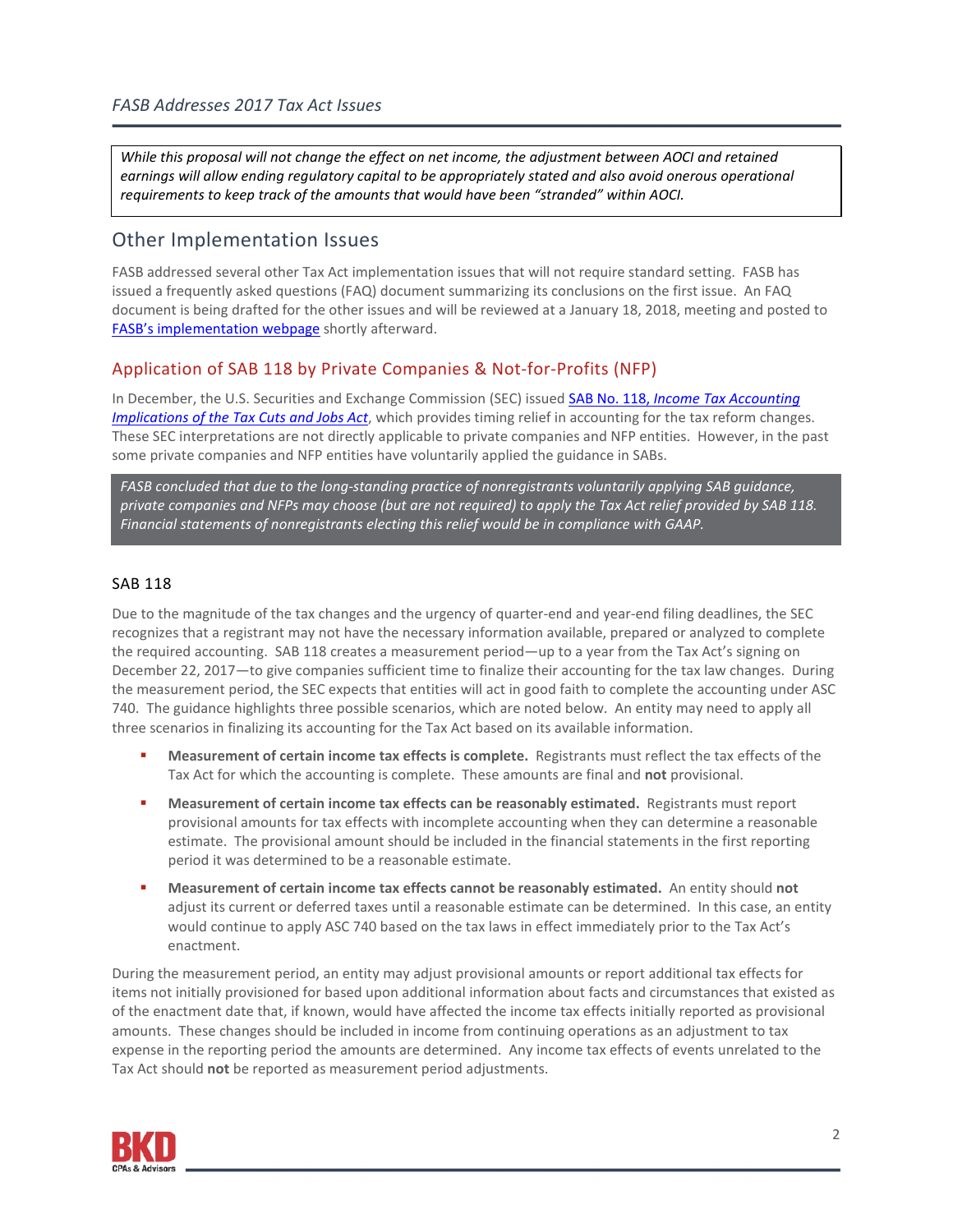#### *FASB Addresses 2017 Tax Act Issues*

The following disclosures are required:

- Qualitative disclosures of the Tax Act's income tax effects for which the accounting is incomplete
- Disclosures of items reported as provisional amounts
- Disclosures of existing current or deferred tax amounts for which the Tax Act's income tax effects have not been completed
- **The reason why the initial accounting is incomplete**
- **The additional information that is needed to be obtained, prepared or analyzed to complete the** accounting requirements under ASC 740
- **The nature and amount of any measurement period adjustments recognized during the reporting period**
- The effect of measurement period adjustments on the effective tax rate
- **•** When the accounting for the Tax Act's income tax effects has been completed

### Whether to Discount the Tax Liability on the Deemed Repatriation

Under the Tax Act, companies are taxed on undistributed and previously untaxed post-1986 foreign earnings and profits. This deemed repatriation tax may be paid over an eight-year period. The new tax does not impose interest on the unpaid portion of the liability. Stakeholders have questioned whether the tax liability should be discounted, following the current guidance in ASC 835-30, *Interest – Imputation of Interest*.

*FASB concluded that entities cannot discount this tax liability.* 

*Several board members noted this conclusion may not reflect the economic situation; however, it does reflect GAAP as it is currently written. ASC 740 prohibits the discounting of deferred taxes—FASB analogized this prohibition also would extend to the unique liability created by the tax on the deemed repatriate of foreign earnings. In addition, FASB noted that ASC 835 generally applies to liabilities resulting from arm's-length bargained transactions and not tax liabilities and pointed to the exception in ASC 835-30-15-3(e): "Transactions where interest rates are affected by the tax attributes or legal restrictions prescribed by a governmental agency (for example, industrial revenue bonds, tax exempt obligations, government guaranteed obligations, income tax settlements)."*

### Whether to Discount Alternative Minimum Tax (AMT) Credits That Become Refundable

The Tax Act repeals the AMT. Any existing AMT credit carryforwards can reduce the regular tax obligation in 2018, 2019 and 2020. Any AMT credit carryforwards that do not reduce regular taxes are eligible for a 50 percent refund in 2018 through 2020 and a 100 percent refund in 2021. This results in full realization of an existing AMT credit carryforward irrespective of future taxable income. Stakeholders have questioned whether the AMT credits that will be used or ultimately refunded should be discounted.

*FASB concluded that AMT carryforwards presented at a receivable cannot be discounted, for the same reasons noted in the issue above.* 

*FASB highlighted guidance in ASC 740-10-50-3 that requires an entity to disclose the amounts and expiration dates of tax credit carryforwards. This disclosure would apply whether an entity presents the AMT credit carryforward as a deferred tax asset or a receivable.*

## Accounting for the Base Erosion Anti-Abuse Tax (BEAT)

An entity must pay a BEAT if the BEAT is greater than its regular tax liability. The BEAT calculation eliminates the deduction of certain base erosion payments made to foreign corporations, but the calculation includes a lower tax rate on the resulting income. Some stakeholders have questioned whether deferred tax assets and liabilities